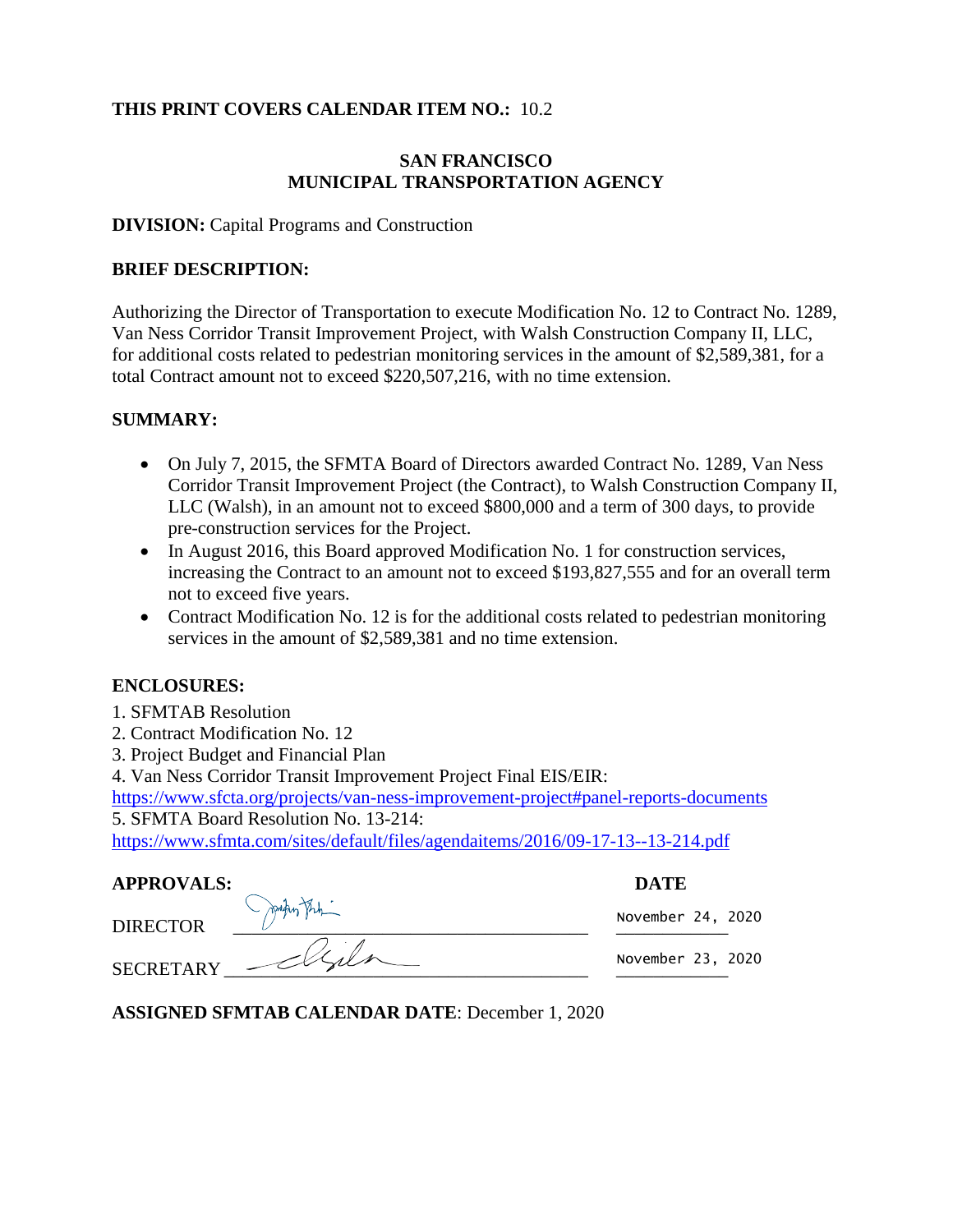# **PAGE 2.**

## **PURPOSE**

The purpose of this calendar item is to authorize the Director of Transportation to execute Modification No. 12 to Contract No. 1289, Van Ness Corridor Transit Improvement Project, with Walsh Construction Company II, LLC, for additional costs related to pedestrian monitoring services in the amount of \$2,589,381, for a total Contract amount not to exceed \$220,507,216, with no time extension.

# **STRATEGIC PLAN GOALS AND TRANSIT FIRST POLICY PRINCIPLES**

Goal 1: Create a safer transportation experience for everyone

Objective 1.1: Achieve Vision Zero by eliminating all traffic deaths.

Objective 1.2: Improve the safety of the transit system.

Goal 2: Make transit and other sustainable modes of transportation the most attractive and preferred means of travel.

Objective 2.1: Improve transit service.

Objective 2.2: Enhance and expand use of the city's sustainable modes of transportation. Objective 2.3: Manage congestion and parking demand to support the Transit First Policy.

Goal 3: Improve the environment and quality of life in San Francisco

#### Transit First Principles:

- 1. To ensure quality of life and economic health in San Francisco, the primary objective of the transportation system must be the safe and efficient movement of people and goods
- 2. Public transit, including taxis and vanpools, is an economically and environmentally sound alternative to transportation by individual automobiles. Within San Francisco, travel by public transit, by bicycle and on foot must be an attractive alternative to travel by private automobile.
- 3. Decisions regarding the use of limited public street and sidewalk space shall encourage the use of public rights of way by pedestrians, bicyclists, and public transit, and shall strive to reduce traffic and improve public health and safety
- 4. Transit priority improvements, such as designated transit lanes and streets and improved signalization, shall be made to expedite the movement of public transit vehicles (including taxis and vanpools) and to improve pedestrian safety.
- 5. New transportation investment should be allocated to meet the demand for public transit generated by new public and private commercial and residential developments
- 6. The ability of the City and County to reduce traffic congestion depends on the adequacy of regional public transportation. The City and County shall promote the use of regional mass transit and the continued development of an integrated, reliable, regional public transportation system.
- 7. The City and County shall encourage innovative solutions to meet public transportation needs wherever possible and where the provision of such service will not adversely affect the service provided by the Municipal Railway
- 8. Parking policies for areas well served by public transit shall be designed to encourage travel by public transit and alternative transportation.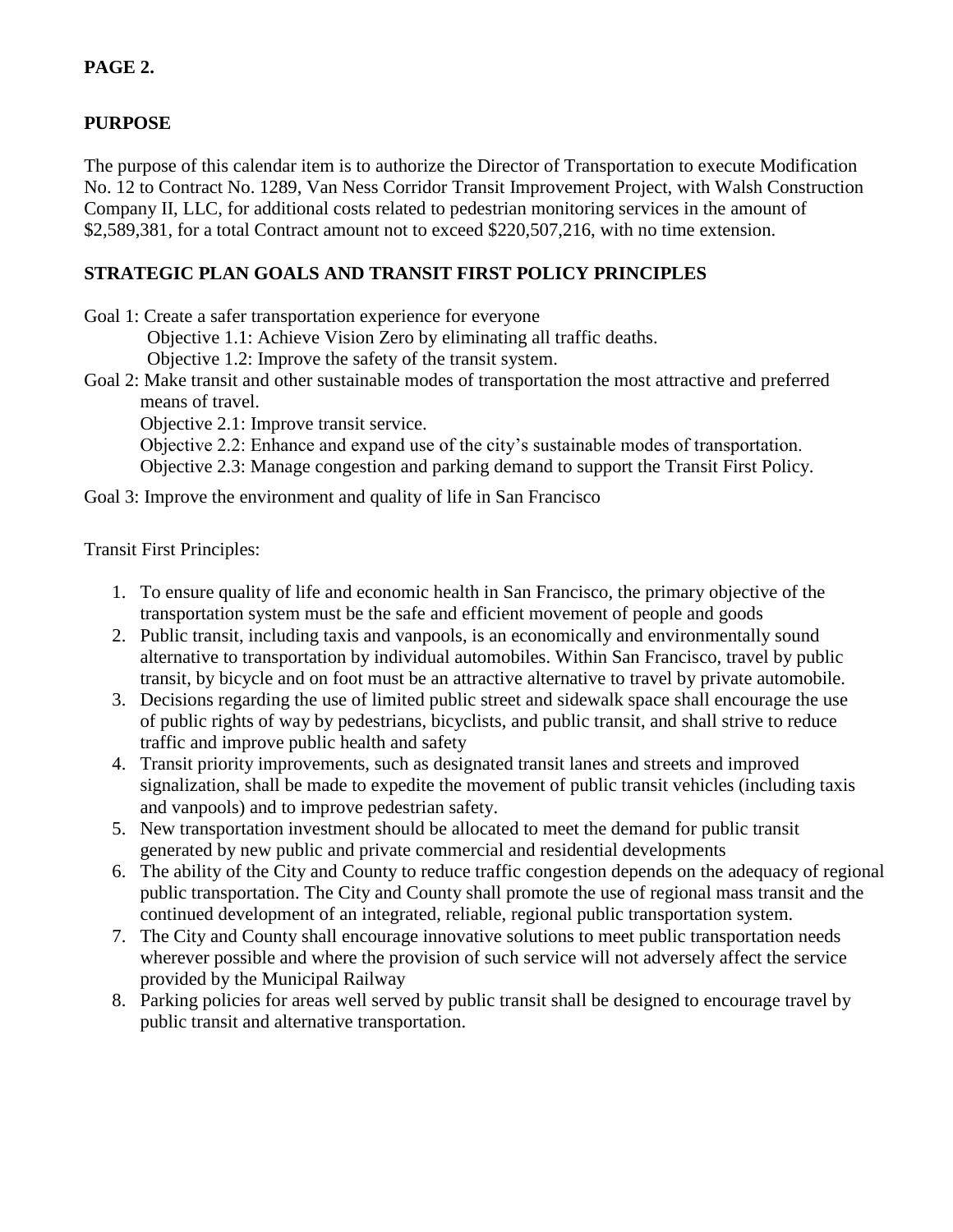# **PAGE 3.**

# **DESCRIPTION**

## **Background**

The Van Ness Corridor Transit Improvement Project (Proeject) will implement the first bus rapid transit (BRT) service in San Francisco, which will improve transit reliability for the 47 and 49 Muni routes and provide reliable transit connections to transfer routes.The ridership on these lines are historically about 45,000 passengers per day. The transit service and infrastructure changes are expected to reduce transit travel times by over 30 percent and increase ridership by about 33 percent. Van Ness Avenue is a Vision Zero high-injury corridor. T o improve safety, the Project will install pedestrian countdown timers, pedestrian bulb-outs, and eliminate the majority of left turns that currently exist along the corridor. In addition, the Project replaced the City's 100-year-old sewer and water system along the length of the corridor, as well as selected sections of the auxiliary water supply system. The Project will also enhance the urban design of Van Ness Avenue. The project is about 59 % completed. All the major underground sewer and water work has been completed. Currently, the contractor isconstructing the BRT lanes, sidewalk and traffic systems. Current project schedule shows as the substantial completion in early spring of 2022. No major incidents were reported during the construction.

#### **Prior Contract Modifications**

On July 7, 2015, the SFMTA Board of Directors awarded Contract No. 1289, Van Ness Corridor Transit Improvement Project (the Contract), to Walsh Construction Company II, LLC (Walsh), in an amount not to exceed \$800,000 and a term of 300 days, to provide pre-construction services for the Project

On October 7, 2014, the SFMTA Board of Directors adopted Resolution No. 14-147, which authorized the SFMTA to use a Construction Manager/General Contractor (CM/GC) project delivery method for the Project to include a team of core trade subcontractors, minimum qualifications for the CM/GC and certain subcontractors; evaluation of the CM/GC primarily on non-cost criteria; and negotiation of a guaranteed maximum price (GMP) with the selected CM/GC, provided the price is fair and reasonable.

Walsh and the City agreed to a GMP and prepaired a Contract Modification (Contract Modification 1) to add the construction work.

In August 2016, this Board approved Modification No. 1 for construction services, increasing the Contract to an amount not to exceed \$193,827,555 and for an overall term not to exceed five years.

The following table represents all previous modifications to the Contract. Contract Modifications 4, 5, and 6 were approved by the Director of Transportation (DOT) under the authority given by SFMTA Board Resolution No. 191203-153. Contract Modification 3 was approved by the DOT to form a Dispute Resolution Board at no additional cost to the Agency. The DOT approved Contract Modification 11 on July 24, 2020, under the authority given by SFMTA Board Resolution No. 1800821- 115.

| <b>Item</b> | Contract Modifications Description | <b>Change</b> | Approval | <b>Resolution</b> |
|-------------|------------------------------------|---------------|----------|-------------------|
|             |                                    |               |          | No. / Date        |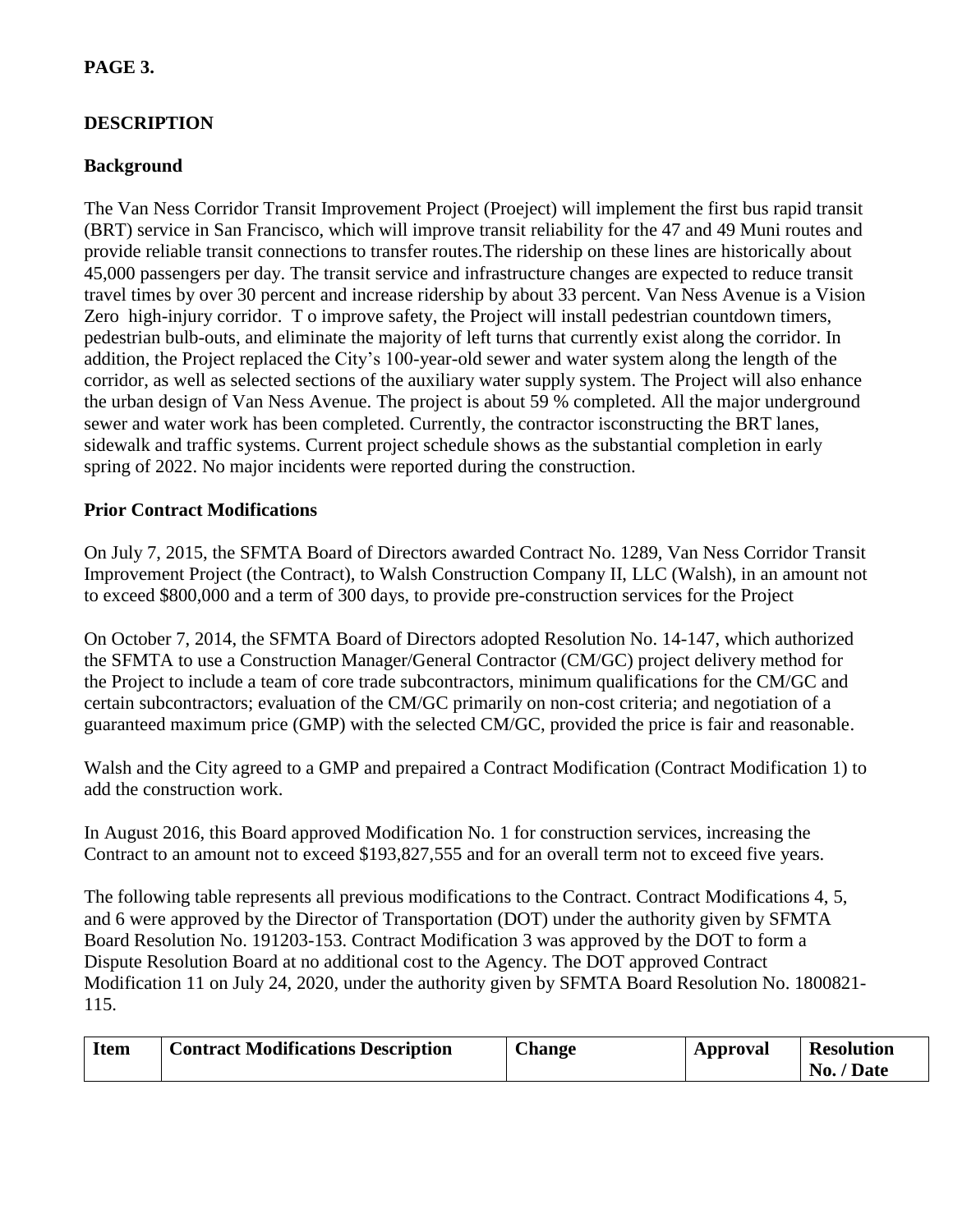| CM <sub>1</sub> | Phase 2 CM/GC - Construction               | \$                            | Board        | $16-110/8-16$ - |
|-----------------|--------------------------------------------|-------------------------------|--------------|-----------------|
|                 |                                            | 193,027,555(includes          |              | 2016            |
|                 |                                            | original Contract             |              |                 |
|                 |                                            | amount of \$800,000)          |              |                 |
| CM <sub>2</sub> | Historic Street Lights & Pole Foundation   | \$<br>4,463,160.98            | <b>Board</b> | 180821-115      |
|                 | Reinforcement                              |                               |              |                 |
| CM <sub>3</sub> | Formation of Dispute Resolution Board      | $\mathcal{S}$                 | <b>DOT</b>   | 7/5/2018        |
| CM <sub>4</sub> | Revisions to plans and specifications for  | $\mathcal{S}$<br>3,376,341.14 | <b>DOT</b>   | 9/28/2018       |
|                 | sewer, water, landscaping, traction power, |                               |              |                 |
|                 | streetlights and roadway                   |                               |              |                 |
| CM <sub>5</sub> | <b>Traffic Signal Modifications</b>        | $\mathcal{S}$<br>2,606,043.75 | <b>DOT</b>   | 10/16/2018      |
| CM <sub>6</sub> | Payments for extra field work for various  | $\mathcal{S}$<br>4,013,223.96 | <b>DOT</b>   | 4/13/2019       |
|                 | items, specification changes to sewer      |                               |              |                 |
|                 | system, amendment of Dispute Review        |                               |              |                 |
|                 | Board (DRB) process                        |                               |              |                 |
| CM <sub>7</sub> | Resolution of Claim Nos. 1 and 2           | $\mathbb{S}$<br>4,819,650     | Board        | 190716-092      |
| CM <sub>8</sub> | Resolution of Claim No. 3                  | $\mathcal{S}$<br>1,709,201.81 | <b>Board</b> | 190820-104      |
| CM <sub>9</sub> | Additional Out-Of-Sequence Sewer and       | \$<br>633,003.16              | Board        | 200218-015      |
|                 | Roadway Work                               |                               |              |                 |
| <b>CM 10</b>    | Miscellaneous Additional Work              | $\mathbb{S}$<br>2,187,655.23  | Board        | 200519-047      |
| <b>CM11</b>     | Allowance for Safe Work Practices due to   | \$<br>282,000                 | <b>DOT</b>   | 7/24/2020       |
|                 | COVID-19                                   |                               |              |                 |
|                 | <b>Contract Total</b>                      | 217,117,835.03<br>\$          |              |                 |

# Contract Modification No. 12

Pedestrian Monitors are supplemental personnel meant to support "flaggers" in the active areas of construction. They work with construction flaggers to ensure that pedestrians do not accidently wander into the area of construction, specifically when that construction is taking place in crosswalks or other paths of travel. They were not included in the original contract because it was believed that the number of flaggers required by the contract would be sufficient to prevent pedestrians from entering active work areas. Once the major utility construction was underway, it became apparent that, at times, the level of pedestrian traffic along Van Ness exceeded the level that the Contractor's flaggers could comfortably control. To ensure public safety, the City agreed that the Contractor should use pedestrian monitors when needed.

When pedestrian monitors are authorized by the Engineer, the Contract provides that the work will be handled on a force account basis (time and materials, with a not-to-exceed cap).

The Contractor filed a claim (Claim No. 4) for additional costs related to pedestrian monitors from Notice to Proceed to May 31, 2019. Contract Modification No. 12 will resolve Claim No. 4 for \$760,557, and include a negotiated cost of \$815,588 for pedestrian monitors services from June 1, 2019 to May 31, 2020. Finally, this Modification creates an allowance for all future pedestrian monitor costs from June 1, 2020 through the final project completion for an amount not to exceed \$1,013,236. The total cost for Modification No. 12 will not exceed \$2,589,381.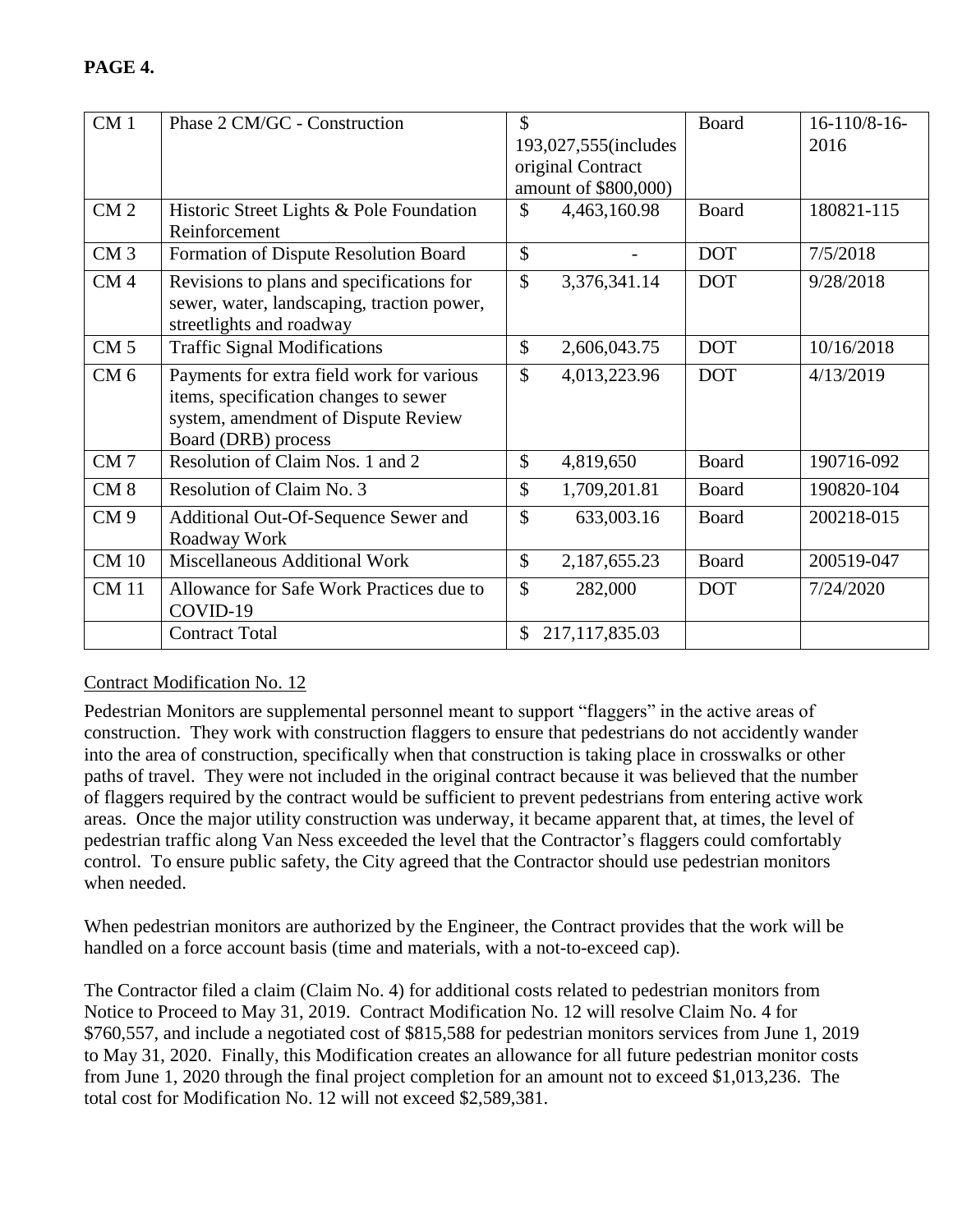# **PAGE 5.**

## **STAKEHOLDER ENGAGEMENT**

The SFMTA first informed stakeholders of the plans to bring Contract Modification No. 12 to the SFMTA Board of Directors on November 19, 2020. These communications included an email briefing sent to more than 300 local, state and federal public officials at the end of November. Stakeholders were also notified at the Van Ness Bus Rapid Transit Community Advisory Committee on November 19, 2020. No concerns were expressed.

## **ALTERNATIVES CONSIDERED**

The SFMTA considered no alternatives to Walsh performing the subject work, as the additional work is within the overall scope of the Project.

## **FUNDING IMPACT**

Contract Modification No. 12, in the amount of \$2,589,381, will be funded through the existing approved budget for the Project.

## **ENVIRONMENTAL REVIEW**

On September 10, 2013, the San Francisco County Transportation Authority (SFCTA), as lead agency under California Environmental Quality Act (CEQA), certified the Final Environmental Impact Statements (EIS)/Environmental Impact Report (EIR) for the Van Ness Corridor Improvement Project under Resolution 14-18, adopted CEQA Findings and a Statement of Overriding Considerations, adopted the Mitigation Monitoring and Reporting Plan, and approved the Locally Preferred Alternative (LPA). The certification of the Final EIS/EIR included incorporating the Vallejo Northbound Station Variant into the Project.

On September 17, 2013, the SFMTA Board of Directors, acting in the capacity as a responsible agency under CEQA, adopted Resolution No. 13-214, approving the Project, analyzed as the LPA in the Final EIS/EIR, including an amendment to include the Vallejo Northbound Station Variant in the approval of the LPA. As part of the resolution, the Board also adopted the CEQA Findings, a Statement of Overriding Considerations, and the Mitigation Monitoring and Reporting Plan for the Final EIS/EIR and authorized the Director of Transportation to direct staff to continue with obtaining the necessary approvals to implement the Project.

On December 20, 2013, the Federal Transit Administration issued a Record of Decision for the Project, determining that the requirements of the National Environmental Policy Act have been met through the Final EIS document and process.

Since the adoption of CEQA Findings and the approval of the Project, the San Francisco County Transportation Authority has prepared a memo to file dated July 15, 2014, titled "Van Ness Avenue Bus Rapid Transit Project – Environmental Compliance for the Proposed Parking Removal from Conceptual Engineering Report" (Memo to File), which concludes that the removal of 11 parking spaces more than assumed in the Final EIS/EIR, as proposed by SFMTA in the Conceptual Engineering Report, would not result in a new significant environmental impact due to parking loss.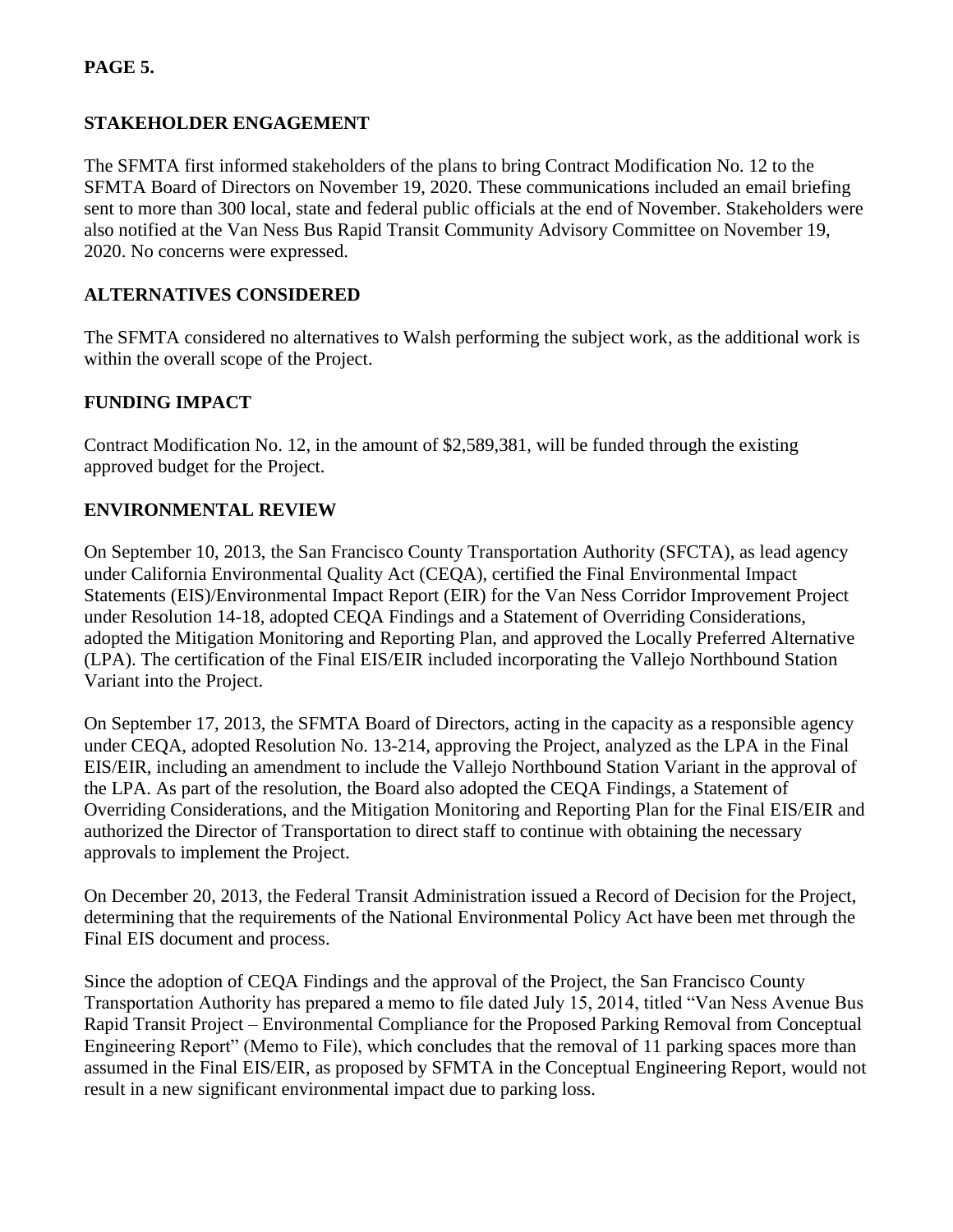## **PAGE 6.**

As mentioned above, on July 7, 2015, the SFMTA Board of Directors authorized the award of the Contract for Phase 1 (pre-construction services), for a target duration of 300 days, and in an amount not to exceed \$800,000. At that time, the Board reviewed and considered the EIS/EIR and record as a whole and found that the Final EIS/EIR was adequate for its use as the decision-making body for the approval of the Contract, found that the actions being taken were within the scope of the EIS/EIR, and incorporated the CEQA findings contained in its Resolution No. 13-214, including the Statement of Overriding Considerations, and found that no additional environmental review would be required under Public Resources Code Section 21166.

On March 4, 2016, the SFCTA issued an "Addendum to Environmental Impact Report" for the Project, which concludes that removal and replacement of various trees along the Van Ness corridor not previously identified in the Final EIS/EIR would not result in a new significant environmental impact.

The proposed Modification No. 12 to Contract No. 1289 that is the subject of this calendar item would include additional costs related to pedestrian monitoring services. The proposed Contract Modification is within the scope of the Final EIS/EIR. Copies of the CEQA documents are on file with the Secretary to the SFMTA Board of Directors and are incorporated herein by reference.

# **OTHER APPROVALS RECEIVED OR STILL REQUIRED**

The SFMTA Contract compliance Office has determined that Walsh is in compliance with the Small Business Enterprise (SBE) participation goals established in this Contract and concurs with this Modification.

The Contract Compliance Office has established SBE goals for each of the core subcontracts packages: Paving 25% Overhead Contact System 20% Traffic Control 10% The City Attorney's Office has reviewed this calendar item.

No other approvals are required for this Contract Modification.

#### **RECOMMENDATION**

Staff recommends that the SFMTA Board authorize the Director of Transportation to execute Modification No. 12 to Contract No. 1289, Van Ness Corridor Transit Improvement Project, with Walsh Construction Company II, LLC, for additional costs related to pedestrian monitoring services in the amount of \$2,589,381, for a total Contract amount not to exceed \$220,507,216, with no time extension.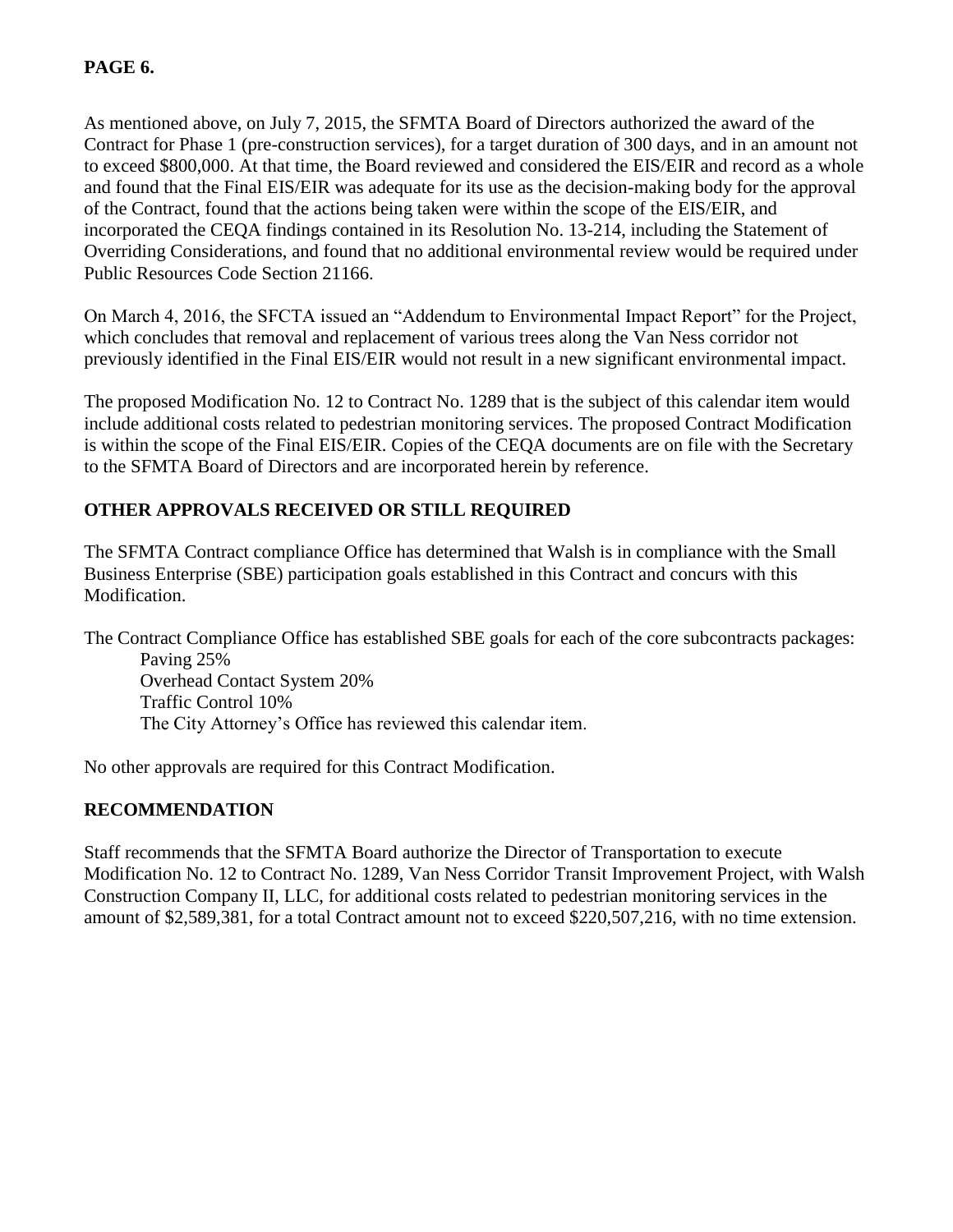#### SAN FRANCISCO MUNICIPAL TRANSPORTATION AGENCY BOARD OF DIRECTORS

#### RESOLUTION No.

WHEREAS, The Van Ness Corridor Transit Improvement Project (formerly known as the Van Ness Bus Rapid Transit Project) (the Project) will implement the first Bus Rapid Transit (BRT) service in San Francisco, which will improve transit reliability for the 47 and 49 Muni routes and provide reliable transit connections to transfer routes; and,

WHEREAS, On July 7, 2015, the SFMTA Board of Directors adopted Resolution No. 15-108, awarding Contract No. 1289, Van Ness Corridor Transit Improvement Project (Contract), to Walsh Construction Company II, LLC (Walsh) in the amount of \$800,000 and a for a term of 300 days, to provide pre-construction services for the Project; and,

WHEREAS, On August 16, 2016, the SFMTA Board of Directors adopted Resolution No. 16- 110, authorizing Modification No. 1 to the Contract for construction of the Project in the amount of \$193,027,555, for a total contract amount of \$193,827,555, and for an overall contract term not to exceed five years; and,

WHEREAS, On August 21, 2018, the SFMTA Board adopted Resolution No. 180821-115, approving Contract Modification No. 2 to the Contract for changes to the overhead contact system trolley/light poles and foundations, increasing the Contract amount by \$4,463,160.98, for a total Contract amount not to exceed \$198,290,715.98, with no extension of time; and authorizing the Director of Transportation to approve up to an additional aggregate of \$10,000,000 in future amendments to Contract No. 1289 without further approval of the SFMTA Board; and,

WHEREAS, Contract Modifications Nos. 3 through 6, executed by the Director of Transportation, increased the Contract amount by \$9,995,608.85, for a total Contract amount not to exceed \$208,286,324.83, with no extension of time; and,

WHEREAS, The SFMTA Board adopted Resolutions Nos. 190716-092, 190820-104, 200218- 015, and 200519-047, approving Contract Modifications Nos. 7 through 10, respectively, increasing the Contract amount by \$9,349,510.20, for a total Contract amount not to exceed \$217,635,835.03, and extending the time to substantial completion by 279 days; and,

WHEREAS, Contract Modification No. 11, executed by the Director of Transportation per Board Resolution No. 191203-153, increased the Contract amount by \$282,000, for a total Contract amount not to exceed \$217,917,835.03, with no extension of time; and,

WHEREAS, The Contractor filed a Contract claim (Claim No. 4) for additional costs related to pedestrian monitors from Notice to Proceed to May 31, 2019; and,

WHEREAS, Contract Modification No. 12 will resolve Claim No. 4 for \$760,557, as well as a negotiated cost for pedestrian monitor services from June 1, 2019 to May 31, 2020 for \$815,588; and create an allowance for all future pedestrian monitor costs from June 1, 2020 through the final project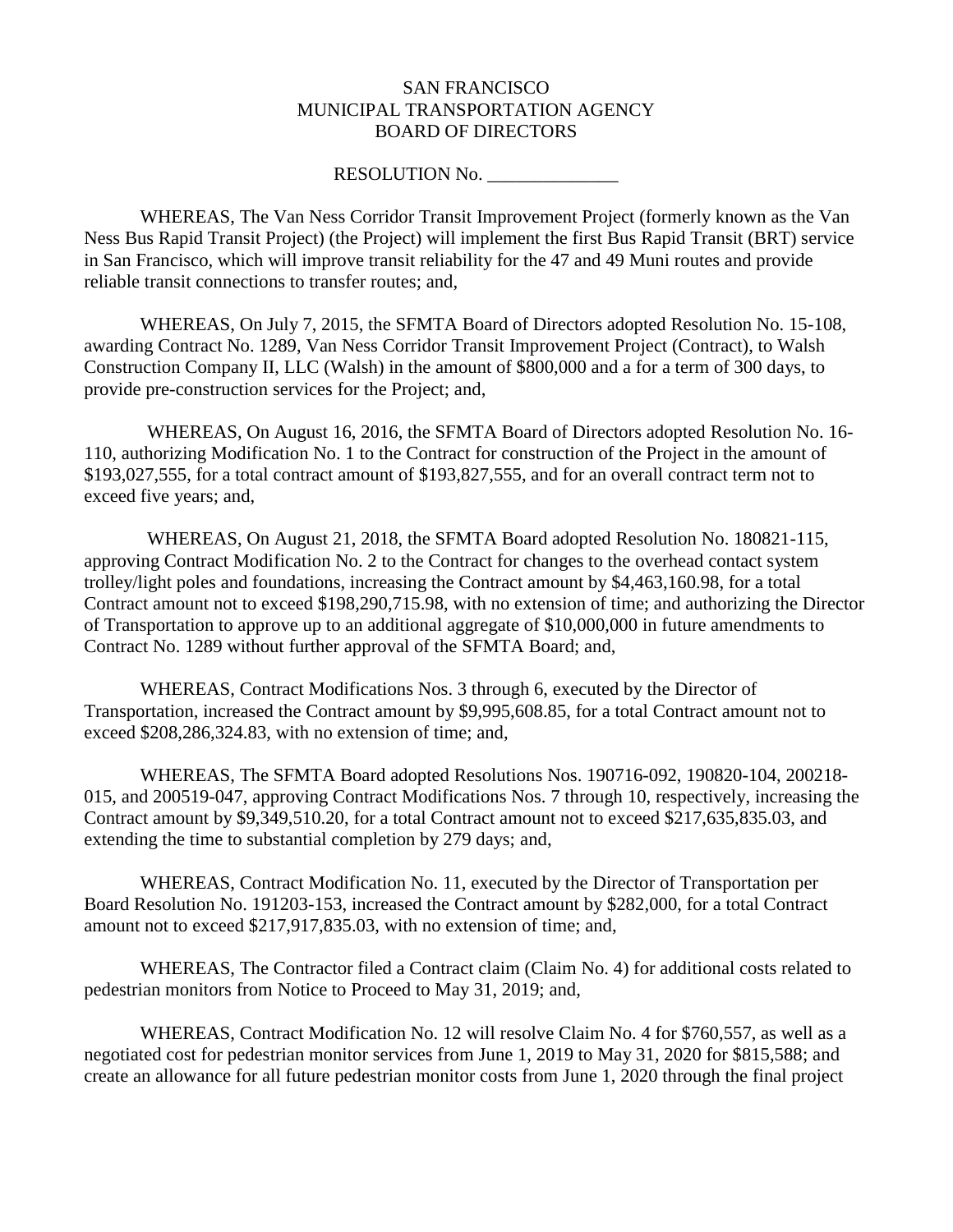completion for an amount not to exceed \$1,013,236, for a total cost for this Modification not to exceed \$2,589,381; and,

WHEREAS, On September 10, 2013, the San Francisco County Transportation Authority (), as lead agency under CEQA, certified the Final EIS/EIR under Resolution 14-18, adopted CEQA Findings and a Statement of Overriding Considerations, adopted the Mitigation Monitoring and Reporting Plan, and approved the Locally Preferred Alternative (LPA); the certification of the Final EIS/EIR included incorporating the Vallejo Northbound Station Variant into the Project; and,

WHEREAS, On September 17, 2013, the SFMTA Board of Directors, acting in the capacity as a responsible agency under CEQA, adopted Resolution No. 13-214, approving the Project, analyzed as the LPA in the Final EIS/EIR, including an amendment to include the Vallejo Northbound Station Variant in the approval of the LPA; as part of the resolution, the Board also adopted the CEQA Findings, a Statement of Overriding Considerations, and the Mitigation Monitoring and Reporting Plan for the Final EIS/EIR, and authorized the Director of Transportation to direct staff to continue with obtaining the necessary approvals to implement the Project; and,

WHEREAS, On December 20, 2013, the Federal Transit Administration issued a Record of Decision for the Project, determining that the requirements of the National Environmental Policy Act have been met through the Final EIS document and process; and,

WHEREAS, Since the adoption of the CEQA Findings and the approval of the Project, the Transportation Authority has prepared a memo to file dated July 15, 2014, titled "Van Ness Avenue Bus Rapid Transit Project – Environmental Compliance for the Proposed Parking Removal from Conceptual Engineering Report" (Memo to File), which concluded that the removal of 11 parking spaces more than assumed in the Van Ness BRT Project Final EIS/EIR, as proposed by SFMTA in the Conceptual Engineering Report, would not result in a new significant environmental impact due to parking loss; based on its review and consideration of the information contained in the Final EIS/EIR, the SFMTA Board found, on July 7, 2015, under Resolution No. 15-108, that the actions to remove parking spaces were within the scope of the Final EIS/EIR, and that no additional environmental review would be required under Public Resources Code section 21166; and,

WHEREAS, On March 4, 2016, the SFCTA issued an "Addendum to Environmental Impact Report" for the Project, which concluded that removal and replacement of various trees along the Van Ness corridor not previously identified in the Final EIS/EIR would not result in a new significant environmental impact; and,

WHEREAS, As mentioned above, on July 7, 2015, the SFMTA Board of Directors authorized the award of the Contract for Phase 1 pre-construction services to Walsh, having reviewed and considered the EIS/EIR and record as a whole and found that the Final EIS/EIR was adequate for its use as the decision-making body for the approval of the Contract; the Board also found that the actions being taken were within the scope of the EIS/EIR, incorporated the CEQA findings contained in its Resolution No. 13-214, including the Statement of Overriding Considerations, and further found that no additional environmental review would be required under Public Resources Code section 21166; and,

WHEREAS, Based on its review of the Final EIS/EIR, the SFMTA Board found, on August 16, 2016, under Resolution No. 16-110, that Amendment No. 1 to the Contract for Phase 2 construction services, was within the scope of the Final EIS/EIR; and,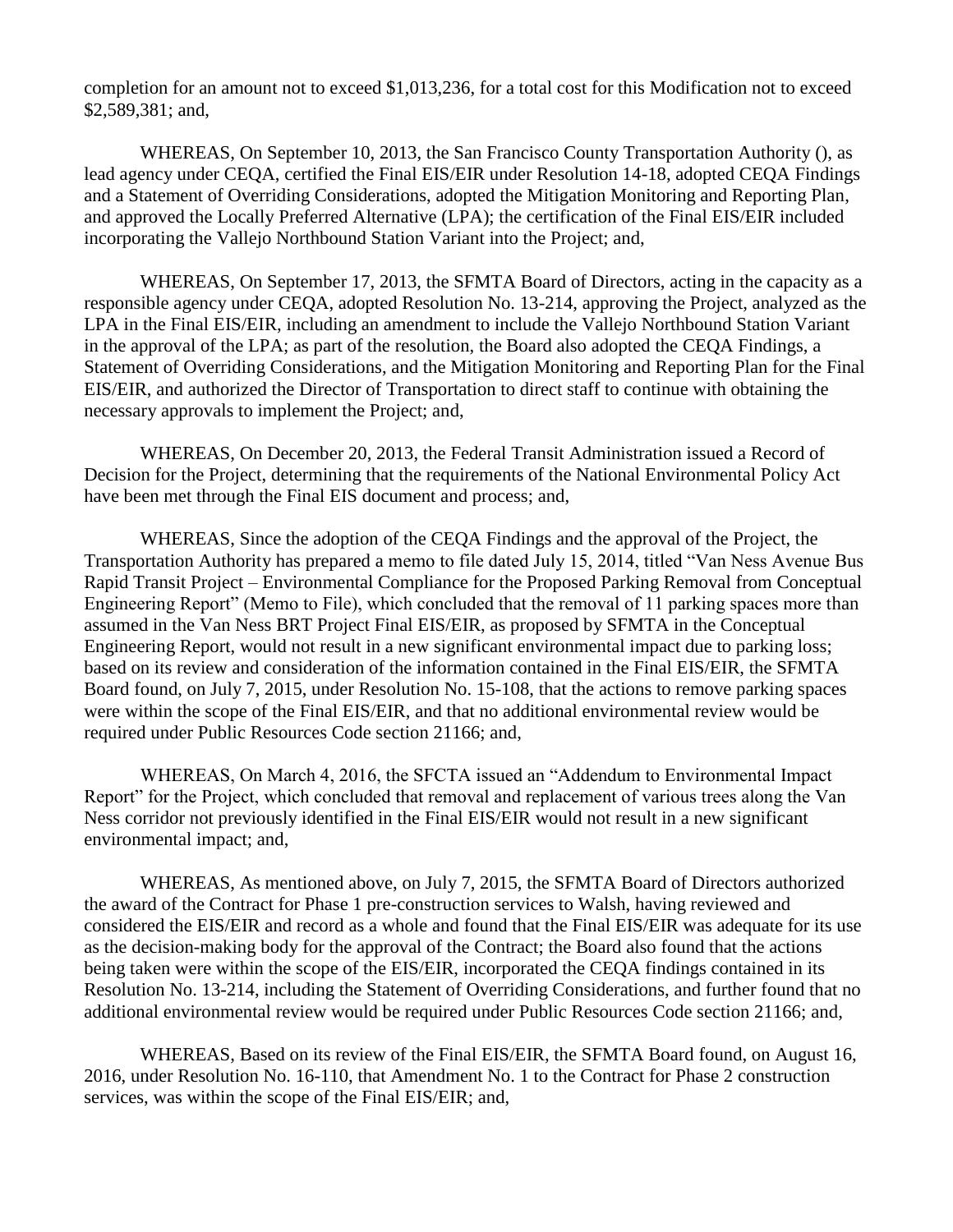WHEREAS, Based on its review of the Final EIS/EIR, the SFMTA Board found on August 21, 2018, under Resolution No. 180821-115, that Modification No. 2 to the Contract was within the scope of the Final EIS/EIR; and,

WHEREAS, Based on its review of the Final EIS/EIR, the SFMTA Board found on July 16, 2019, under Resolution No. 190716-092, that Modification No. 7 to the Contract was within the scope of the Final EIS/EIR; and,

WHEREAS, Based on its review of the Final EIS/EIR, the SFMTA Board found on August 20, 2019, under Resolution 190820-104, that Modification No. 8 to the Contract was within the scope of the Final EIS/EIR; and,

WHEREAS, The proposed Modification No. 12 to Contract No. 1289 would include additional costs related to pedestrian monitoring services as described above and is within the scope of the Final EIS/EIR; and,

WHEREAS, A copy of the CEQA determinations is on file with the Secretary to the SFMTA Board of Directors and are incorporated herein by reference; now, therefore, be it

RESOLVED, That the SFMTA Board has reviewed and considered the Van Ness Bus Rapid Transit Project Final Environmental Impact Statement/Environmental Impact Report (Final EIS/EIR) and record as a whole, finds that the Final EIS/EIR is adequate for the Board's use as the decisionmaking body for the actions taken herein relative to construction of the Project, and incorporates the CEQA findings by this reference as though set forth in this Resolution; and be it further

RESOLVED, That the SFMTA Board further finds that since the Final EIS/EIR was finalized, there have been no substantial Project changes and no substantial changes in Project circumstances that would require major revisions to the Final EIS/EIR due to the involvement of new significant environmental effects or an increase in the severity of previously identified significant impacts, and there is no new information of substantial importance that would change the conclusions set forth in the Final EIS/EIR; and be it further

RESOLVED, That the SFMTA Board of Directors authorizes the Director of Transportation to execute Modification No. 12 to Contract No. 1289, Van Ness Corridor Transit Improvement Project, with Walsh Construction Company II, LLC, for additional costs related to pedestrian monitoring services in the amount of \$2,589,381, for a total Contract amount not to exceed \$220,507,216, with no time extension.

I certify that the foregoing resolution was adopted by the San Francisco Municipal Transportation Agency Board of Directors at its meeting of December 1, 2020.

> Secretary to the Board of Directors San Francisco Municipal Transportation Agency

\_\_\_\_\_\_\_\_\_\_\_\_\_\_\_\_\_\_\_\_\_\_\_\_\_\_\_\_\_\_\_\_\_\_\_\_\_\_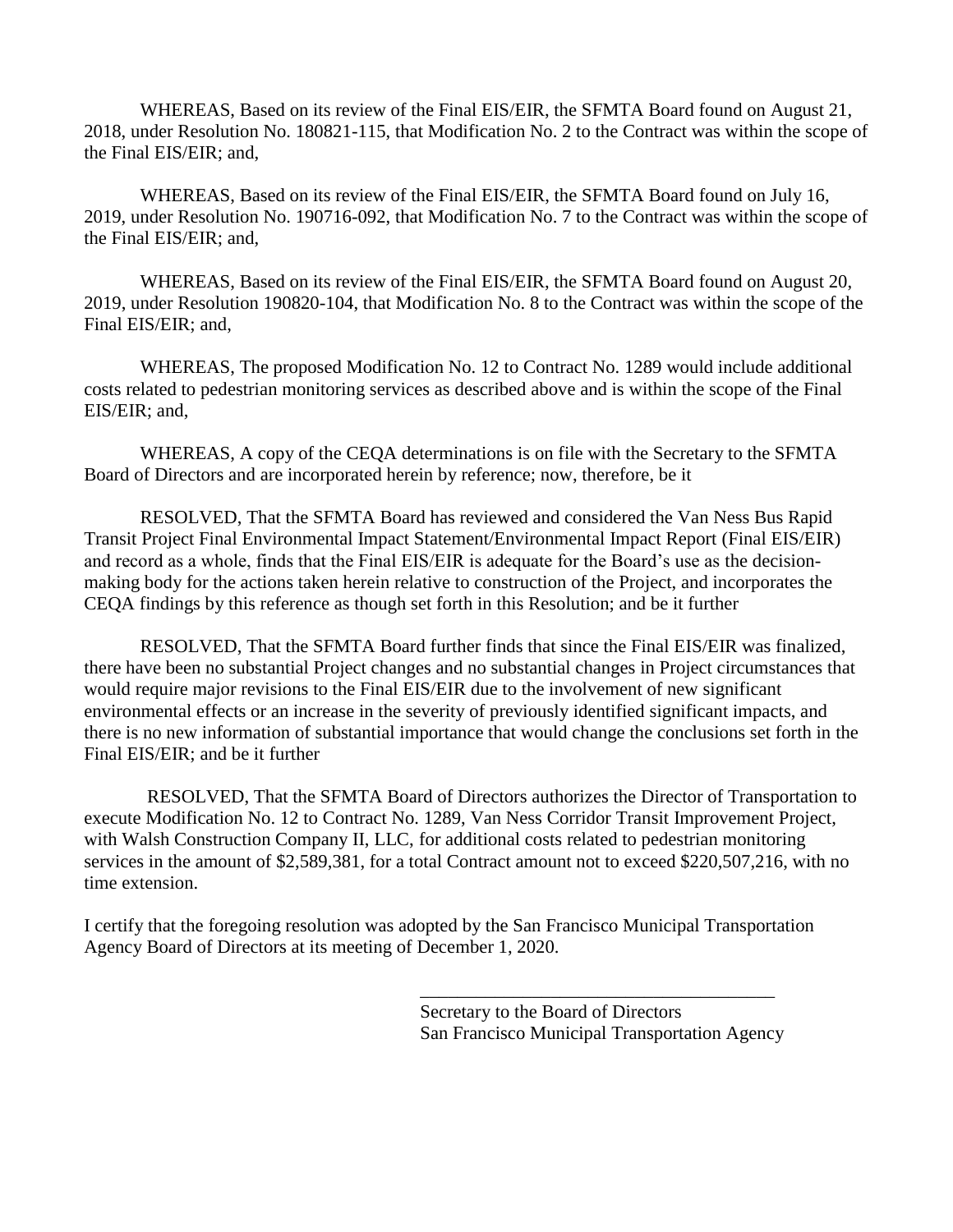

Page 1 of 6

Contract 1289 Contract Modification No. 12

#### **CONTRACT MODIFICATION NO. 12**

**San Francisco Municipal Transportation Agency Contract No. 1289 Van Ness Corridor Transit Improvement Project**

Contractor: **Walsh Construction Company II, LLC 180 Redwood Street, Suite 300 San Francisco, CA 94102**

#### **Background**

- **A.** During negotiation of the Contract Guaranteed Maximum Price, bid item TR-4 for Pedestrian Monitors was removed from the Contract (as reflected in the Contract's Special Provisions, Exhibit A, item 9). Thereafter, in order for the Contractor to use pedestrian monitors, the engineer must either require or approve a request for pedestrian monitors, as they are not otherwise authorized under the Contract. In this regard, pedestrian monitors are distinguished from traffic control "flaggers," which are required under the Contract (*See* Tech. Specs. 01570 (Traffic Control) 3.02, 3.13)).
- **B.** When pedestrian monitors are authorized by the Engineer, the Contract provides that the work will be handled on a force account basis. See General Provisions Section 6.05 (Force Account Work), which requires City approval (Sec. 6.05A.1): "The City will pay only the actual necessary costs for the Work that is verified in the field by the City on a daily basis." (Sec. 6.05A.3.) The City contends that Contractor failed to provide documentation of affirmative City approval for the use of pedestrian monitors, but in the interest of public safety, and without waiving any rights under the Contract, the City agrees to the compromise reflected in this Contract Modification for use of certified pedestrian monitors.

The Contract is modified as follows:

**1.** Pedestrian Monitors **Amount** Amount **Amount** Amount **Amount** Amount **Amount** Amount **Amount** 

| CM-12.1 | Contract Claim No. 4: Pedestrian Monitors (NTP through May 31, 2019)                                                                                                                                                                                                                     |           |
|---------|------------------------------------------------------------------------------------------------------------------------------------------------------------------------------------------------------------------------------------------------------------------------------------------|-----------|
|         | The negotiated Lump Sum provides full compensation for Claim No. 4, inclusive of all direct<br>and indirect costs, including profit, for providing pedestrian monitors at intersections along<br>the Van Ness corridor during construction of the Project from NTP through May 31, 2019. |           |
|         | <b>Negotiated Lump Sum for Contract Claim No. 4:</b>                                                                                                                                                                                                                                     | \$760,557 |
| CM-12.2 |                                                                                                                                                                                                                                                                                          |           |
|         | Pedestrian Monitors from June 1, 2019 through May 31, 2020                                                                                                                                                                                                                               |           |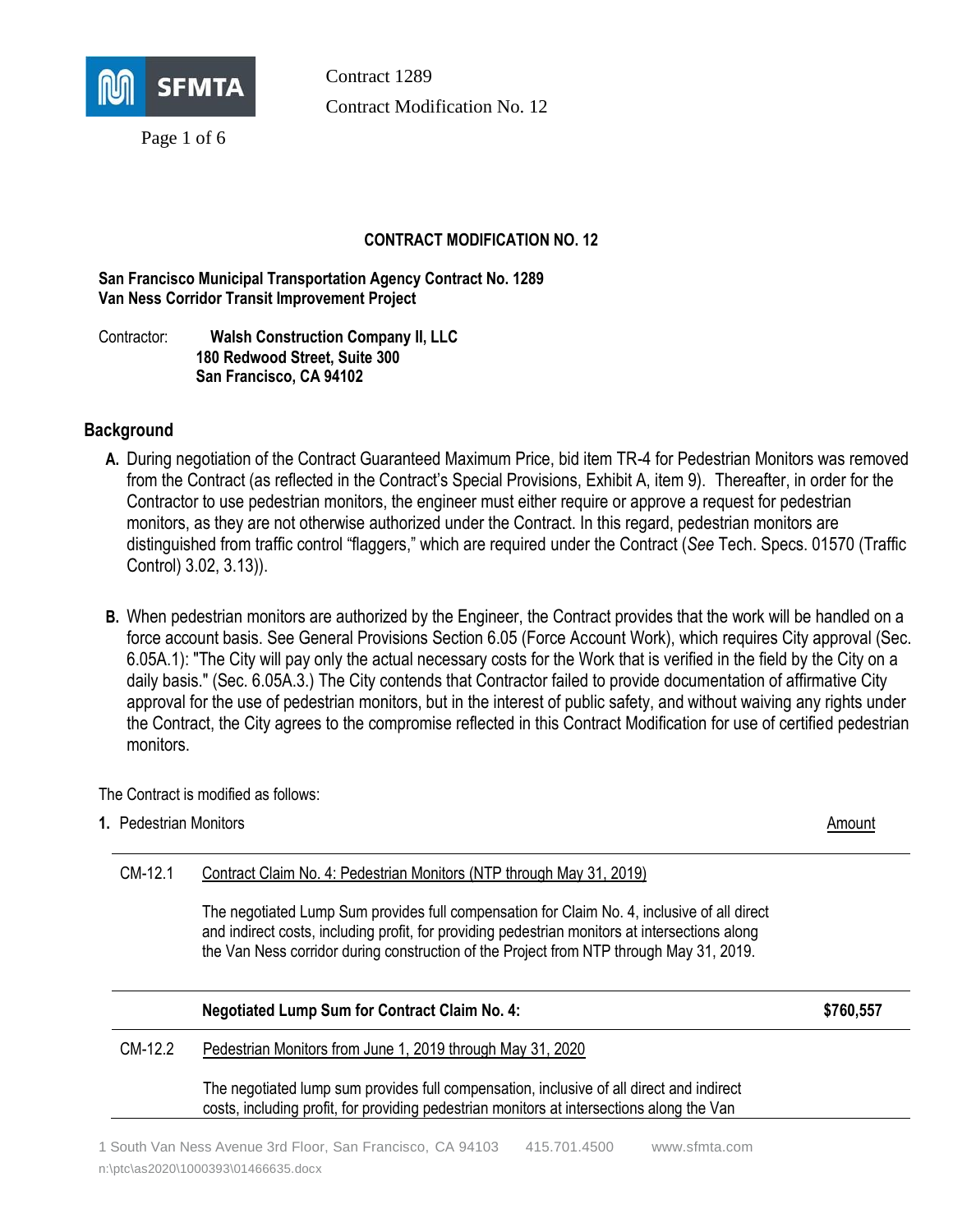

Page 2 of 6

Contract 1289 Contract Modification No. 12

Ness corridor during construction of the Project from June 1, 2019 through May 31, 2020. **Negotiated Lump Sum for Pedestrian Monitors—June 1, 2019 – May 31, 2020: \$815,588** CM-12.3 A new Subsection AA (Pedestrian Monitors from June 1, 2020 through Final Completion) is added to Article 01210 (Allowances), Part 1 (General), Section 1.02 (Scope of Work) of the Technical Specifications to read as follows: **AA. Pedestrian Monitors from June 1, 2020 through Final Completion.**  i. A new allowance is provided for furnishing pedestrian monitors at intersections along the Van Ness corridor during construction of the Project from June 1, 2020, through Final Completion of Contract Work. ii. Pedestrian monitors may be needed at certain intersections when the flagger(s) assigned to that intersection are occupied controlling vehicles and movement of construction equipment. In this situation, pedestrian traffic necessitates a pedestrian monitor to assist in the safe guidance of pedestrian traffic through work areas. iii. Contractor agrees to provide a completed Pedestrian Monitor Request Form (Exhibit A), attached to and submitted with Contractor's Daily Work Plan no later than 6:00 p.m. the day prior to the work requiring pedestrian monitors. The Pedestrian Monitor Request Form (PMR Form) will include the location, associated Project work, and working hours (including any estimated overtime) of each pedestrian monitor that the Contractor asserts is necessary for the Project. Contractor agrees that it will receive no compensation for pedestrian monitors where it fails to provide such advance notice. Contractor further agrees that it will receive no compensation for pedestrian monitors lacking required certification. iv. Pedestrian monitoring work that may be required during this time period shall be negotiated as a lump sum or paid under force account, using this Allowance. v. Upon review of the PMR Form, the SFMTA reserves the right to request additional pedestrian monitors as it deems necessary. The SFMTA will provide notice to Contractor by e-mail no later than 6:00 am on the day of the scheduled Work. vi. Upon review of the PMR Form, the SFMTA reserves the right to request fewer pedestrian monitors than indicated on the Form. Prior to making such a request, the Resident Engineer will review the PMR Form with the City Traffic Engineer for concurrence. The SFMTA will send the request by e-mail to the Contractor's Project Manager no later than 6:00 am on the day of the scheduled Work. In the event the Contractor receives e-mail notice after 6:00 am, Contractor will use pedestrian monitors for corridor clean-up for a maximum of two hours, and the City

will authorize payment for such time.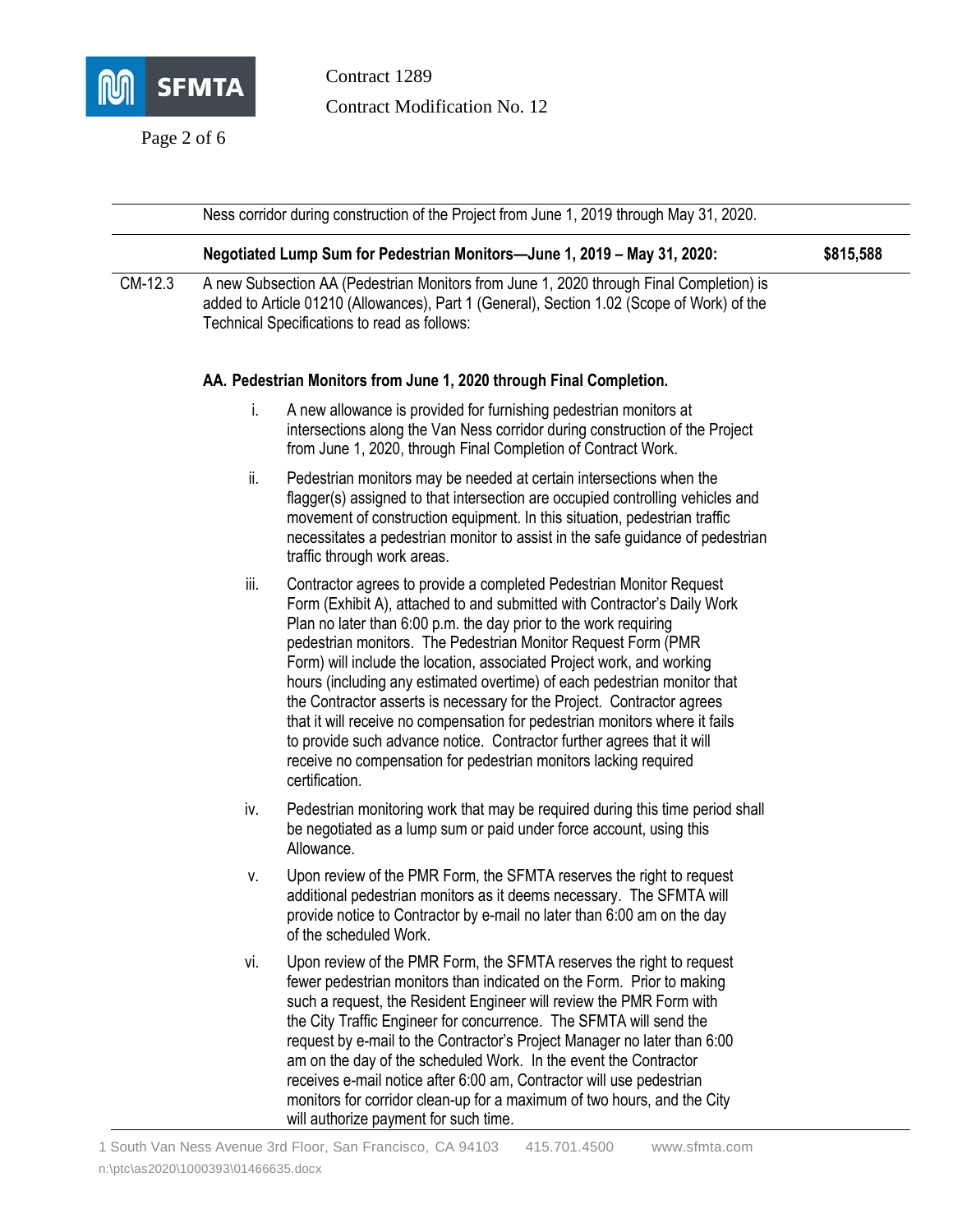

Page 3 of 6

Contract 1289 Contract Modification No. 12

vii. In the event of a disagreement between the SFMTA and the Contractor regarding the use and/or quantity of pedestrian monitors, the Contractor shall be allowed to provide "under protest" its recommended number of pedestrian monitors at the location(s) recommended by the Contractor. However, payment for Pedestrian Monitors used at disputed or unauthorized locations shall be made by the SFMTA to Walsh "under protest" until the matter is resolved by the Parties or brought to the next regularly scheduled DRB meeting as an "Informal DRB Hearing" agenda item. The SFMTA will pay for "disputed or protested" use of pedestrian monitors in the normal invoicing cycle.

| Allowance for Pedestrian Monitors from June 1, 2020 through Final Completion: |                                     |
|-------------------------------------------------------------------------------|-------------------------------------|
|                                                                               | <b>Not to Exceed</b>                |
|                                                                               | \$1,013,236                         |
| <b>Total Amount of this Contract Modification</b>                             | <b>Not to Exceed</b><br>\$2,589,381 |

#### **2.** The following new Pay Items are added to the Contract:

| <b>New Pay</b><br>Item | <b>Description</b>                                                              | <b>Quantity</b> | Unit            | <b>Unit Price</b>            | <b>Extension</b> |
|------------------------|---------------------------------------------------------------------------------|-----------------|-----------------|------------------------------|------------------|
| CM-12.1                | Compensation for Contract Claim No. 4                                           | N/A             | LS              | \$760,557                    | \$760,557        |
| CM-12.2                | Pedestrian Monitors from June 1, 2019<br>through May 31, 2020                   | N/A             | LS              | \$815,588                    | \$815,588        |
| CM-12.3                | Allowance for Pedestrian Monitors from June<br>1, 2020 through Final Completion | N/A             | AL              | Not to Exceed<br>\$1,013,236 | \$1,013,236      |
|                        | Total Amount of this Contract Modification                                      |                 | <b>Increase</b> | Not to Exceed                | \$2,589,381      |

| Total Contract Time added by this Contract Modification: | <b>None</b> |
|----------------------------------------------------------|-------------|
| Previous Contract Substantial Completion Date:           | 7/21/2020   |
| <b>Current Contract Substantial Completion Date:</b>     | 7/21/2020   |

1 South Van Ness Avenue 3rd Floor, San Francisco, CA 94103 415.701.4500 [www.sfmta.com](http://www.sfmta.com/)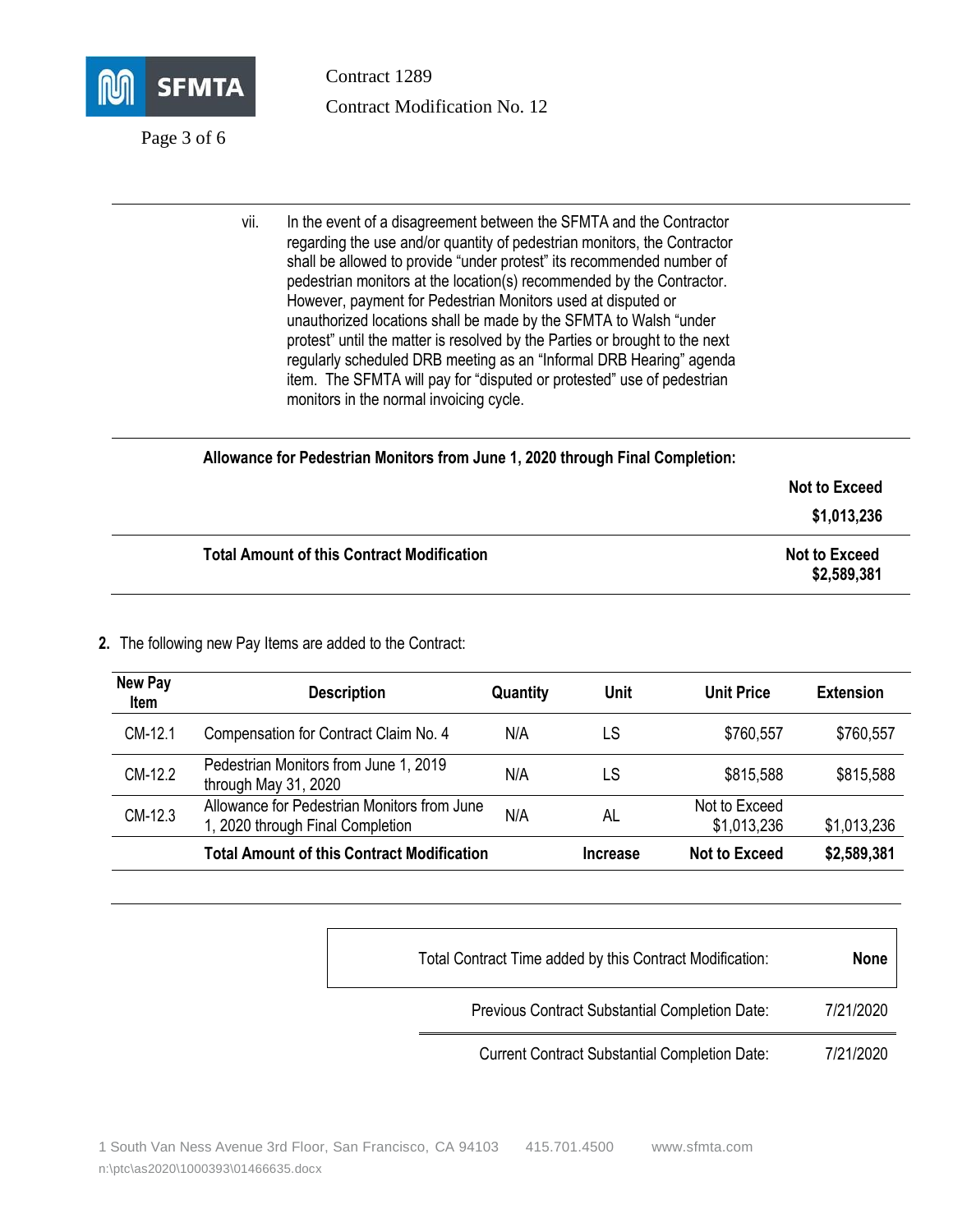Contract 1289 Contract Modification No. 12 Page 4 of 6

#### **Claim No. 4 (CM-12.1)**

**1.** Contractor acknowledges and agrees that the compensation stated herein shall be a full accord and satisfaction of all direct costs of any kind whatsoever incurred because of Claim No. 4, as detailed above, without limitation, including any and all markups and overhead on the direct costs. With respect to Claim No. 4, Contractor releases the City from all claims, responsibilities, liabilities, obligations, and costs associated therewith, including, but not limited to, any and all markups, overhead costs, direct and indirect costs for labor, materials, equipment, disruption, mobilization, demobilization, lost productivity, loss of efficiency, lost profits, lost opportunity costs, consequential damages of any kind, escalation, delay, extended overhead, administration, and extended performance time. In addition, in executing this Modification, Contractor knowingly, voluntarily, and expressly waives any and all rights and benefits otherwise conferred by the provisions of Section 1542 of the California Civil Code, which states as follows:

*A general release does not extend to claims that the creditor or releasing party does not know or suspect to exist in his or her favor at the time of executing the release and that, if known by him or her, would have materially affected his or her settlement with the debtor or released party.*

Contractor expressly consents that, notwithstanding Section 1542 of the California Civil Code, this Modification shall be given full and final effect according to each and all of its express terms and conditions, including those related to unknown and unsuspected damages or losses relating to the specific claims herein being waived. The parties acknowledge and agree that this waiver is an essential and material term of this Modification, and, without such waiver, this Modification would not have been entered into.

#### **Pedestrian Monitors from June 1, 2019 through May 31, 2020 (CM-12.2)**

**2.** Contractor acknowledges and agrees that the compensation stated herein shall be a full accord and satisfaction of all direct costs of any kind whatsoever incurred as a result of a claim for the costs of Pedestrian Monitors from June 1, 2019 through May 31, 2020, as detailed above, without limitation, including any and all markups and overhead on the direct costs. With respect such claim, Contractor releases the City from all claims, responsibilities, liabilities, obligations, and costs associated with this claim, including, but not limited to, any and all markups, overhead costs, direct and indirect costs for labor, materials, equipment, disruption, mobilization, demobilization, lost productivity, loss of efficiency, lost profits, lost opportunity costs, consequential damages of any kind, escalation, delay, extended overhead, administration, and extended performance time.

#### **Budget**

- **3.** The SFMTA will pay for pedestrian monitor services through the allowance item CM 12.3 created herein. The allowance budget shall be monitored and evaluated with the current project schedule to assure there are sufficient funds to cover projected pedestrian monitor activities or requests.
- **4.** The SFMTA reserves the right to cancel the use of pedestrian monitors. In such an event, the City may issue a Unilateral Change Order deleting future pedestrian monitor services. In such a case, the City will compensate the Contractor for pedestrian monitoring services provided up to the date specified in the Unilateral Change Order. After any cancellation of pedestrian monitor services, future pedestrian monitor services that may be required shall be negotiated as a lump sum or paid under force account, using the allowance in CM 12.3.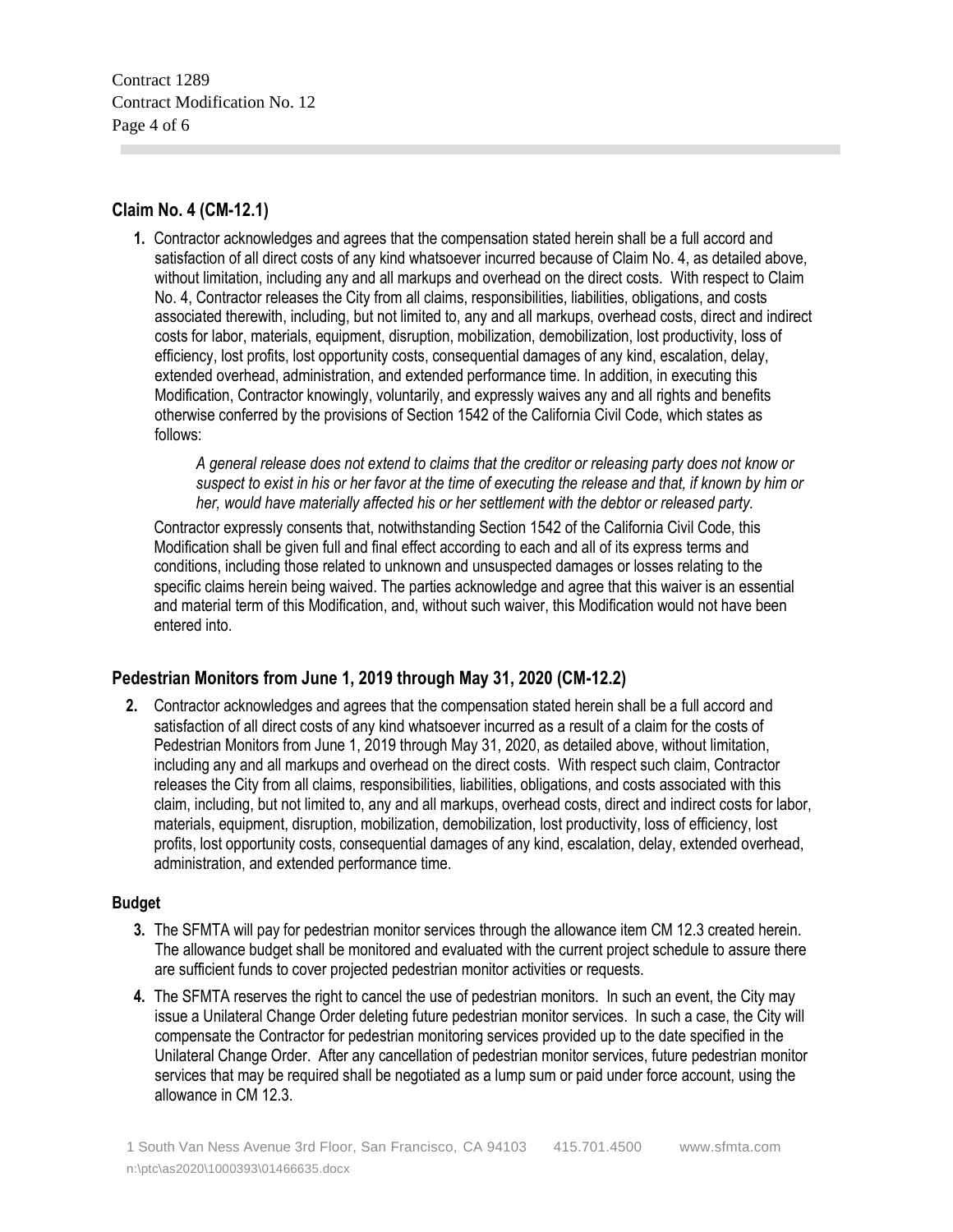Contract 1289 Contract Modification No. 12 Page 5 of 6

#### **Payments**

**COL** 

**5.** Payments in full for the negotiated lump sum amounts for Claim No. 4 and for (CM-12.2), shall be made as part of the next progress payment due no later than 45 Days after approval of this Modification by the SFMTA Board of Directors. Contractor and City agree that no further documentation from Contractor will be required to facilitate such payments upon approval by the SFMTA Board of Directors other than an invoice, and that said negotiated lump amounts shall be paid in full and without any offset for withholdings, liquidated damages, or any other amounts from those portions of the progress payment.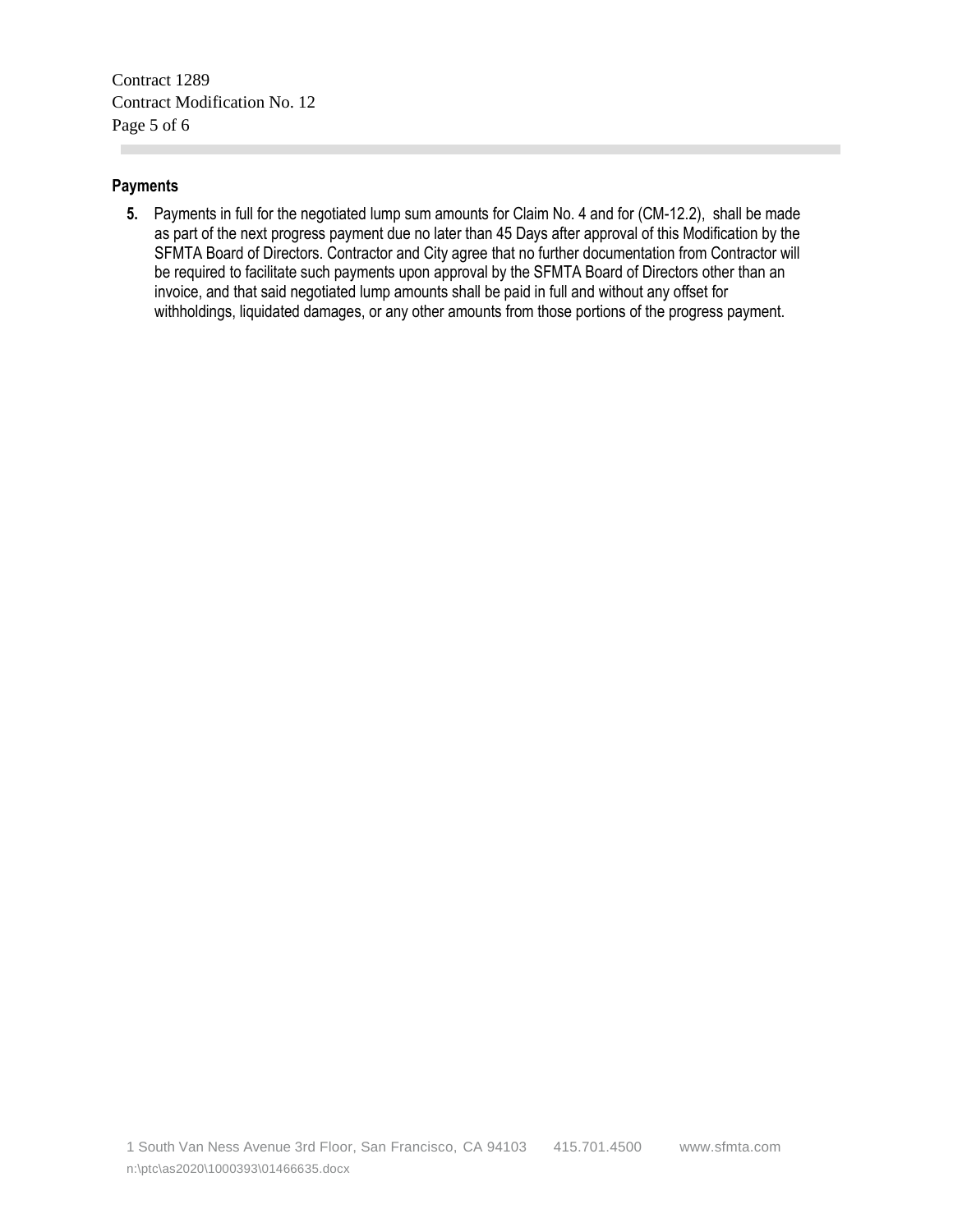Contract 1289 Contract Modification No. 12 Page 6 of 6

- 6. This Modification is not intended to address or include any change in the Contract duration. Except for all matters and releases relating to pedestrian monitors, as set forth herein, the release language contained in this Modification is not intended to and will not foredose or reduce the right of Walsh to pursue the general indirect cost/overhead change orderrequest contained in what is generally referred to as the "True-up" change orderrequest, or any similar future "True-up" change order requests.
- 7. This Modification is made in accordance with Articles 6 and 7 of the Contract General Provisions.
- 8. Except as provided herein, all previous terms and conditions of the Contract remain unchanged.

In witness thereof, the parties have executed this Modification in San Francisco, California as of this date;

#### **WALSH CONSTRUCTION**

Bv Sean C. Walsh President

By:

#### CITY AND COUNTY OF SAN FRANCISCO **MUNICIPAL TRANSPORTATION AGENCY**

Jeffrey P. Turnlin **Director of Transportation** 

#### **Authorized By:**

San Francisco Municipal Transportation Agency **Board of Directors** Resolution No. Adopted:

**Attest:** 

Roberta Boomer, Secretary

**APPROVED AS TO FORM:** Dennis J. Herrera, City Attorney

**Robin M. Reitzes Deputy City Attorney**